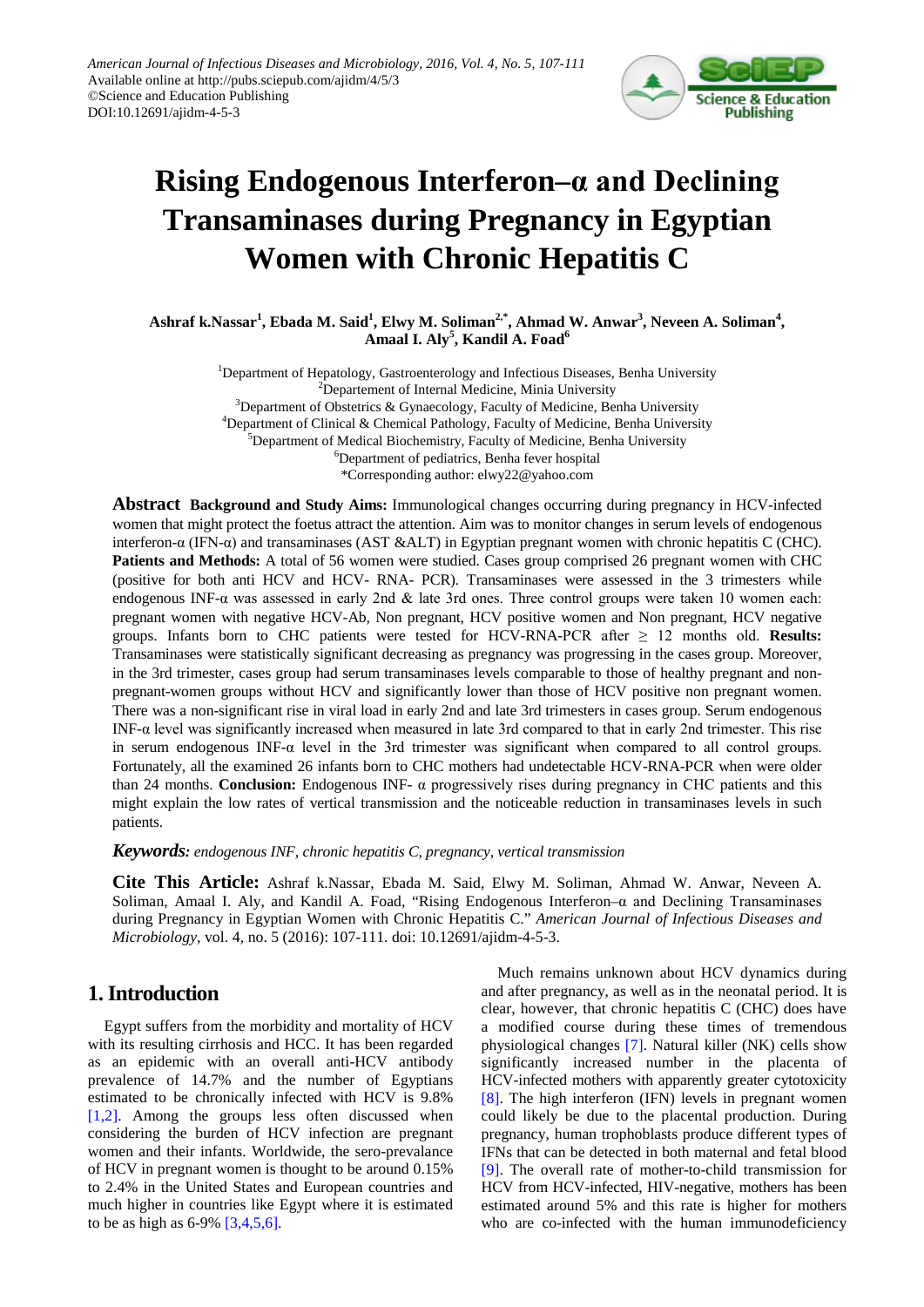virus (15-20%) [\[10,11,12,13\].](#page-4-5) This relatively low rate, in comparison to HBV where it may be up to 28% in HBeAg positive mothers, has attracted the attention towards the immunological changes occurring during pregnancy in women with CHC that might protect the foetus [\[14,15,16\].](#page-4-6)

Studies on the pathogenesis of HCV during pregnancy have been diverse and, in many cases, yielded conflicting results. Studies to examine the timing of foetal transmission suggested inutero transmission, that transmission may occur directly through the placenta with penetration of only few virions, regardless the way of delivery [\[17,18,19,20\].](#page-4-7)

Maternal factors that have been cited as playing a significant role in HCV –vertical transmission (HCV- VT) are certain HLA types, as well as the presence of HCV-RNA in maternal peripheral blood mononuclear cells [\[21,22\].](#page-4-8) The presence of maternal neutralizing antibodies was found to have no role in promoting or protecting against HCV- VT while placental NK cells and endogenous INF  $\alpha$  were claimed to be protective and may explain the relatively low rate of HCV-VT. Moreover, the endogenous production of IFN-  $\alpha$  was also suggested to explain the reduction in serum transaminases serum levels that commonly occurs in patients with CHC during pregnancy [\[8,23,24\].](#page-4-3)

The aim of the present study was to monitor the changes in serum levels of endogenous IFN-α and transaminases (namely, AST and ALT) in pregnant women with CHC, and to a minor extent assess vertically transmitted HCV infection (if any).

## **2. Patients and Methods**

This was a prospective observational, case-control study. Eligible cases attending our outpatient's clinic in Benha university hospital during a period of 6 months was included in our study. Infants born to CHC patients were tested for HCV-RNA-PCR after  $\geq 12$  months old. All the studied women gave an informed written consent and the study protocol was approved by the Research Ethics Committee of Benha Faculty of Medicine and its University Hospitals.

#### **2.1. Patients**

The cases group comprised 26 pregnant women proved to have chronic hepatitis C (positive for anti HCV and HCV- RNA- PCR). Three Control groups were taken and each one comprised 10 women, namely: pregnant women with negative HCV-Ab, non pregnant, HCV-Ab -positive women and non pregnant, HCV-Ab -negative groups.

Patients with the following criteria were excluded from the study: HBsAg positivity, negative HCV-RNA-PCR, history of diabetes mellitus (DM), history of corticosteroids intake within the preceding few months, autoimmune diseases (testing positive for antinuclear or anti smooth muscle antibody in 1: 40 dilution) and history of intake of antiviral drugs for HCV.

### **2.2. Methods**

All the studied women were subjected to detailed history taking (including personal, obstetrics and gynecological history), schistosomiasis, blood transfusion, drug intake and diseases such as TB and/or DM. The following routine laboratory investigations were done for all the studied women: complete blood count (CBC), random blood sugar, serum creatinine, HCV- Ab and HBsAg. Abdominal ultrasonography was also done.

Patients of the cases group were subjected to the following: serum transaminases (AST & ALT) in the 1st, 2nd and 3rd trimesters, serum endogenous interferon- $\alpha$ level in early 2nd and late 3rd trimesters and quantitative HCV-RNA -PCR at early 2nd and late 3rd trimesters.

The control groups underwent assessment of serum transaminases, once (at mid pregnancy for the pregnant group) beside assessment of serum endogenous interferon- α (IFN-  $\alpha$ ) level once (at mid pregnancy for the pregnant group).

Mother to child transmission was also assessed. Babies born to mothers of the cases group were followed up by the presence of HCV- RNA in their sera after 12 months of age.

#### **2.3. Statistical Analysis**

Descriptive statistics were computed for all variables. The results were expressed as means  $\pm$  SD. To determine the statistical significance of laboratory findings, multiple comparisons were achieved using ANOVA followed by Tukey test as post host test. Throughout these results, the difference between groups is considered non–significant at p value  $> 0.05$ , significant at P value (from 0.05 to 0.001), highly significant at P value  $< 0.001$ .

#### **3. Results**

The mean age of the studied cases group was  $27.9 \pm 3.8$ years. The control groups were matching this age. The cases group [\(Table 1\)](#page-2-0) comprised 14 primi- and 12 multigravida patients, of whom 15 patients (57.7 %) underwent normal vaginal delivery (NVD), while the remaining 11 (42.3 %) got caesarian section (CS). While in the HCV-Ab negative pregnant group, 60% got NVD and 40% got CS. The mean gestational age was similar in both groups [\(Table 1\)](#page-2-0). Mild microcytic hypochromic anemia was found in the cases group compared to control groups while platelet- and WBCs- counts showed no statistically significant difference ( $P > 0.05$ ) between the cases group and the 3 control groups [\(Table 1\)](#page-2-0).

<span id="page-1-0"></span>

**Figure 1.** Mean of AST and ALT serum levels in the studied pregnant women (cases) with CHC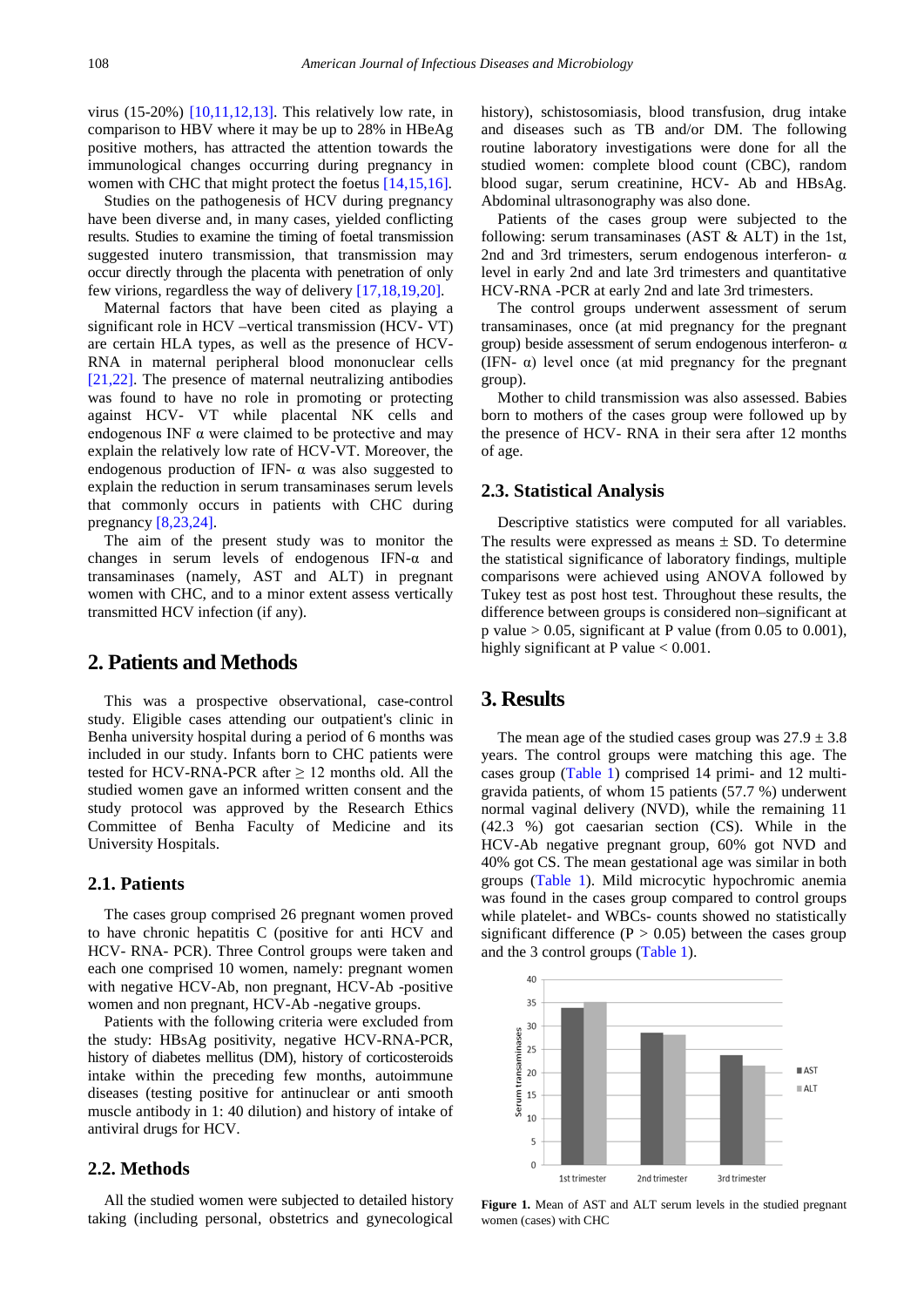<span id="page-2-0"></span>

|                                    | Cases Group                              | Control Groups                                 |                                                |                                            | P value        |                |                |
|------------------------------------|------------------------------------------|------------------------------------------------|------------------------------------------------|--------------------------------------------|----------------|----------------|----------------|
| Characteristic<br>(Mean $\pm$ SD)  | Pregnant<br>$HCV - positive$<br>$n = 26$ | Pregnant<br><b>HCV-</b> Negative<br>$(n = 10)$ | Non pregnant<br>$HCV - positive$<br>$(n = 10)$ | Non pregnant<br>HCV-negative<br>$(n = 10)$ | P <sub>1</sub> | P <sub>2</sub> | P <sub>3</sub> |
| Age (Years)                        | $27.9 \pm 3.8$                           | $29.8 \pm 3.9$                                 | $26 \pm 5.2$                                   | $30.6 \pm 6.2$                             | 0.19           | 0.23           | 0.121          |
| Gestational age                    | $38.4 \pm 1.9$                           | $38.2 \pm 2.2$                                 | ------                                         | ------                                     | 0.78           | -----          | ------         |
| $Hb$ (gm/dl)                       | $10.92 \pm 0.958$                        | $11.92 \pm 0.97$                               | $11.8 \pm 0.7$                                 | $11.7 \pm 0.93$                            | 0.008          | 0.013          | 0.034          |
| Platelet                           | $268077 \pm 61710$                       | $278077 \pm 62710$                             | $251177 \pm 65410$                             | $292077 \pm 63110$                         | 0.667          | 0.473          | 0.306          |
| <b>WBCs</b>                        | $5720 \pm 1420$                          | $6100 \pm 1890$                                | $6780 \pm 1730$                                | $4950 \pm 1040$                            | 0.51           | 0.06           | 0.129          |
| R.B.S (mg/dl)                      | $94.85 \pm 24.506$                       | $96.58 \pm 25.52$                              | $94.85 \pm 23.53$                              | $97.85 \pm 23.51$                          | 0.852          | 0.9            | 0.06           |
| S.Creatinine (mg/dl)               | $0.697 \pm 0.1254$                       | $0.797 \pm 0.13$                               | $0.79 \pm 0.2$                                 | $0.79 \pm 0.13$                            | 0.04           | 0.1            | 0.06           |
| AST (U/I)<br>(3rd trimester)       | $23.8 \pm 6$                             | $25 + 7.1$                                     | $69.4 \pm 19.8$                                | $24.9 \pm 7$                               | 0.612          | 0.001          | 0.640          |
| ALT (U/l)<br>(3rd trimester)       | $21.5 \pm 5.9$                           | $25.4 \pm 5.4$                                 | $52.00 \pm 14.6$                               | $20.22 \pm 3$                              | 0.078          | 0.001          | 0.514          |
| S.IFN- $\alpha$<br>(3rd trimester) | $39.1 \pm 30$                            | $16.45 \pm 13.6$                               | $18.3 \pm 7.5$                                 | $19.1 \pm 10.8$                            | 0.021          | 0.038          | 0.048          |

**Table 1. Patient Characteristics in both case and control groups** 

SD= Standard Deviation

P1= significance between pregnant HCV – positive and pregnant HCV- negative groups

P2= significance between pregnant HCV – positive and non-pregnant HCV – positive groups

P3= significance between pregnant HCV – positive and non-pregnant HCV–negative groups

| Table 2. Mean serum transaminases in HCV positive pregnant women during three trimesters |  |  |  |
|------------------------------------------------------------------------------------------|--|--|--|
|------------------------------------------------------------------------------------------|--|--|--|

| Variable<br>$Mean \pm SD$ | 1st trimester  | 2nd trimester  | 3rd trimester  | D     | $\mathbf{D}$ |
|---------------------------|----------------|----------------|----------------|-------|--------------|
| AST (U/l)                 | $33.9 \pm 7.8$ | $28.6 \pm 8.5$ | $23.8 \pm 6$   | 0.023 | 0.000        |
| ALT(U/I)                  | $35.2 \pm 7.7$ | $28.2 \pm 6.2$ | $21.5 \pm 5.9$ | 0.001 | 0.000        |

SD= Standard Deviation

P1= significance between 1st and 2nd trimesters in cases group

P2= significance between 2nd and 3rd trimesters in cases group.

**Table 3. Serum IFN- α and viral load in pregnant HCV- positive women** 

<span id="page-2-1"></span>

| Variable                | Early $2^{nd}$ trimester | Late 3rd trimester  | - value |
|-------------------------|--------------------------|---------------------|---------|
| S.IFN- $\alpha$ (pg/ml) | $22.1 \pm 15.3$          | $39.1 \pm 30.0$     | 0.013   |
| HCVRNA (IU/ml)          | $265858 \pm 293083$      | $315785 \pm 564668$ | 0.69    |

<span id="page-2-2"></span>

**Figure 2.** Change of mean serum endogenous IFN-α level in relation to pregnancy duration in the studied cases with CHC

There was a statistically significant decrease in serum transaminases levels as the pregnancy was progressing [\(Figure 1\)](#page-1-0). There was a significant decrease in serum transaminases in the 2nd trimester compared to the 1st trimester and also there was significant decreases in serum transaminasesin the 3rd trimester when compared to 2nd one. Our results exhibited a statistically non-significant (P  $= 0.69$ ) increase in HCV-RNA-viral load when assessed in early 2nd and late 3rd trimesters in the cases group [\(Table 3\)](#page-2-1).

On the contrary to serum transaminases, serum level of endogenous IFN-α exhibited a significant increase, in cases group, as the pregnancy was progressing. The serum

endogenous IFN-α level was significantly increased  $(P = 0.013)$  when measured in late 3rd trimester  $(39.1 \pm 30.0 \text{ pg/ml})$  compared to that in early 2nd  $(22.1 \pm 1)$ 15.3 pg/ml) trimester [\(Table 3](#page-2-1) & [Figure 2\)](#page-2-2). Endogenous IFN-α level measured in the cases group in early 2nd trimester showed no significant difference when compared to the studied 3 control groups.

The rate of vertical and perinatal HCV transmission among babies born to mothers with CHC was zero as shown by the absence of HCV RNA in the sera of these infants after the age of 12 months. There were no fetal complications occurred in our study apart from one case of premature birth (delivered before 37 weeks of gestation).

## **4. Discussion**

Much remains unknown about HCV dynamics during and after pregnancy, as well as in the neonatal period. It is clear that pregnancy induces tremendous physiological changes leading to a modified course of CHC in infected mothers [\[7\].](#page-4-2)

High IFN levels were reported in pregnant women that could be due to the placental production. During pregnancy, human trophoblasts produce different types of IFN that can be detected in both maternal and fetal blood.

Worldwide, the sero-prevalance of HCV in pregnant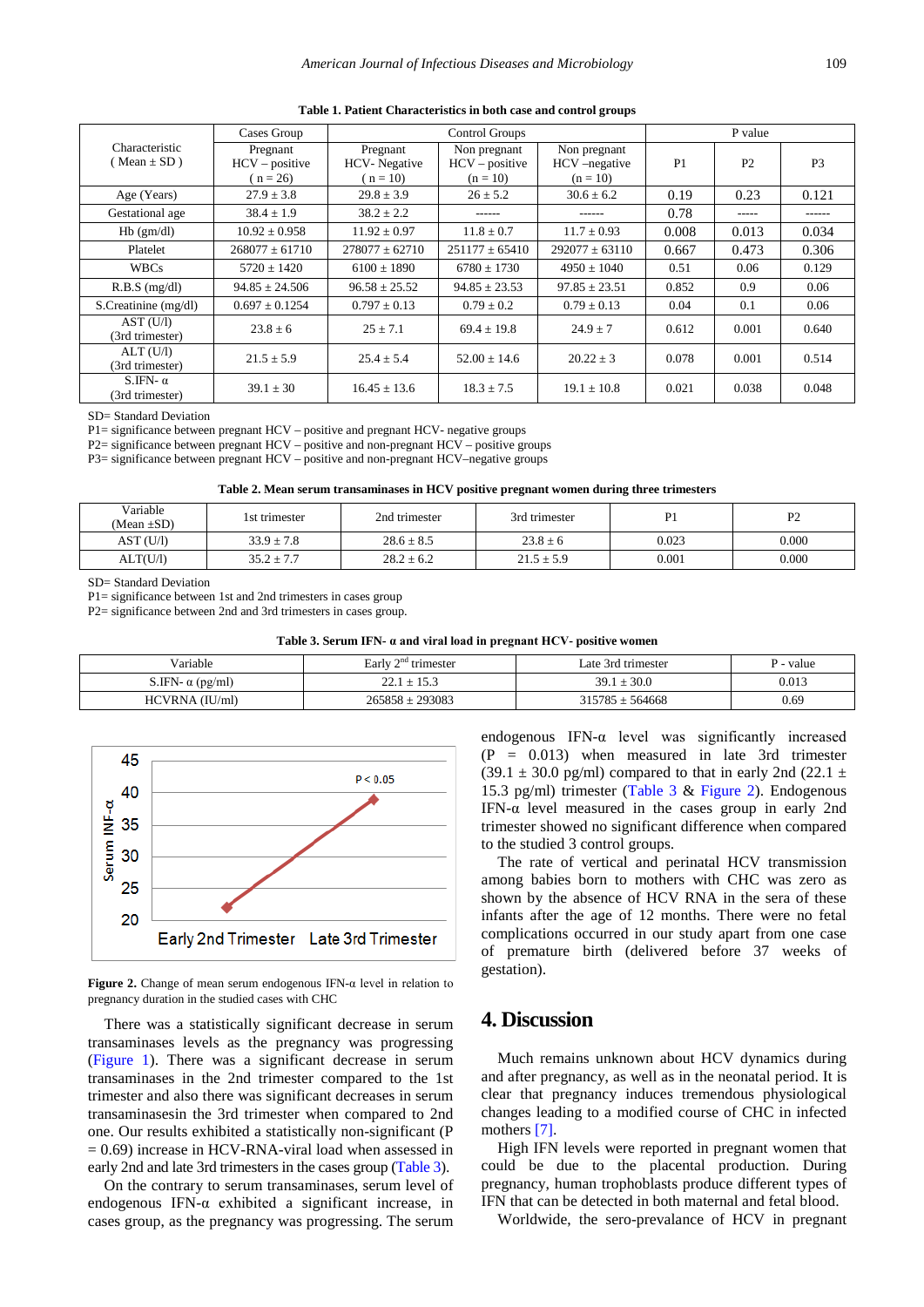women is around 0.15% to 2.4% and is much higher in countries like Egypt where it is estimated to be as high as 8.6% [\[3-5\].](#page-4-1)The overall rate of mother-to-child transmission for HCV from HCV-infected, HIV-negative, mothers has been estimated around 5% or less [\[11\].](#page-4-9) This relatively low rate has attracted the attention towards studying the immunological changes occurring during pregnancy in women with CHC that might protect the foetus [\[15,16\].](#page-4-10)

The presence of maternal neutralizing antibodies was found to have no role in promoting or protecting against HCV- vertical transmission (VT), while placental NK cells and endogenous IFN-α were claimed to be protective and may explain the relatively low rate of HCV-VT. Moreover, the endogenous production of IFN- $\alpha$  was also suggested to explain the reduction in transaminases serum levels that commonly occurs in patients with CHC during pregnancy [\[8,23,24\].](#page-4-3)

The current study presented a highly significant progressive decrease  $(P < 0.001)$  of serum transaminases, namely AST and ALT, levels during pregnancy. Both were similarly decreasing as pregnancy was progressing. They showed a statistically highly significant progressive decrease  $(P < 0.001)$  when assessed in the 1st, 2nd and 3rd trimesters in the studied cases with CHC. Moreover, in the 3rd trimester, pregnant women with CHC had serum transaminases levels comparable to those of the studied healthy pregnant and non-pregnant women without CHC, with no statistically significant difference ( $P > 0.05$ ). Our studied non-pregnant women who were HCV- Ab positive showed the highest transaminases level and this rise was highly significant ( $P < 0.001$ ) when compared to that of the cases group in the 3rd trimester and statistically significant  $(P < 0.05)$  when compared with that measured in the 1st and 2nd trimesters in the cases group. This comes in agreement with the results given by Gervais et al., 2000 [\[25\];](#page-4-11) Veronesi et al., 2007 [\[26\]](#page-4-12) and Yeung et al., 2007 [\[27\]](#page-4-13) who reported significant reductions in serum transaminases to reach normal levels near full term in pregnant women with CHC, despite the persistence of viraemia. Paternoster and his colleagues, 2001 [\[28\]](#page-4-14) who followed up 65 pregnant women with CHC found that transaminases tended toward a reduction from the baseline during the second and third trimesters. However, when their studied group whose AST/ALT were abnormal at the first test was considered, they recorded no significant changes during the follow-up.

The improvement in serum transaminases levels may be attributed to the physiologic changes associated with pregnancy including expansion in plasma volume, high plasma concentrations of estrogen, and changes in immune reactivity resulting in decreased immunemediated hepatocellular destruction [\[25,29\].](#page-4-11) Moreover, Paternsor et al., 2008 [\[24\]](#page-4-15) concluded that endogenous IFN production might be responsible for the reduction of serum transaminases during pregnancy.

In the present study, there was a statistically nonsignificant ( $P > 0.05$ ) increase in HCV-RNA-viral load assessed in early 2nd and late 3rd trimesters in the cases group. This comes in agreement with the results given by Gervais et al., 2000 [\[25\]](#page-4-11) and floreani, 2009 [\[30\]](#page-4-16) who told that HCV- RNA levels rise toward the end of pregnancy. This rise may be seen because of the relative suppression

of immunity as pregnancy proceeds. Oestrogen was shown to suppress intra-thymic T-cell differentiation while activating the extra-thymic pathways, a phenomenon noted during pregnancy leading to the modulation of cytokines to maintain tolerance of the paternal antigens in the foetus. These would progressively increase the proliferation of HCV resulting in higher HCV RNA titres in the 2nd and 3rd trimesters [\[7,31\].](#page-4-2)

On the other hand, Lin and Kao, 2000 [\[32\]](#page-4-17) and Zein et al., 200[1\[33\]](#page-4-18) reported a statistically significant decrease in HCV-RNA levels in the third trimester, and Romero-Gomez et al., 1998 [\[34\]](#page-4-19) reported that a few patients in their study got undetectable serum HCV RNA during pregnancy, becoming positive for HCV- RNA again in the postpartum period . While Paternoster and his colleagues 2001 [\[28\]](#page-4-14) when tested the HCV-RNA load in their studied 65 pregnant women at the 1st, 2nd and 3rd trimester, they failed to show significant changes in viral load during and even after pregnancy and they finally concluded that qualitative PCR should be done once during the pregnancy, but any staging of the liver disease should be taken after delivery and that quantitative HCV PCR testing during pregnancy would be pointless.

In the present study, serum endogenous IFN- $\alpha$  level exhibited inverse relationship to pregnancy duration. Serum endogenous IFN- $\alpha$  level was significantly increased when measured in late 3rd trimester compared to that in early 2nd trimester. This high level in the 3rd trimester was significant when compared to the 3 control groups. On the other hand, the IFN- $\alpha$  level measured in the cases group in early 2nd trimester showed no significant difference when compared to the studied 3 control groups. These findings come in agreement with the results given by Paternoster et al., 2008 [\[24\]](#page-4-15) who demonstrated that their studied 47 Italian HCV-positive mothers had a significant higher production of endogenous IFN-α compared with either HCV-negative pregnant mothers or HCV-positive non-pregnant mothers [\[24\].](#page-4-15) They, in accordance with Ebbesen et al., 1995 [\[35\]](#page-4-20) and Aboagye-Mathiesen et al., 1996 [\[9\],](#page-4-4) attributed this high level to the existence of a placental production of IFN-α that could be detected in maternal and fetal blood. They also added that human trophoblast produces different levels of IFN-α with the presence of a high correlation between IFN-α levels in maternal blood and in trophoblast.

Our study showed inverse relation between serum transaminases and serum endogenous INF- α levels in the studied cases group. This goes in agreement with the results got by Paternoster et al., 2001 [\[28\]](#page-4-14) who added that the endogenous INF-  $\alpha$  may be the direct cause of such reduction in transaminases levels.

Serum endogenous INF- $\alpha$  did not significantly affect the HCV- RNA load in our studied pregnant women with CHC. This was the result given by Paternoster et al., 2008 [\[24\]](#page-4-15) and Florani, 2009 [\[30\]](#page-4-16) who reported that serum endogenous INF-α level does not correlate with HCV-RNA load in pregnant women with CHC.

No mother to child transmission was observed in the present study. Our finding may be attributed to the relatively small number of the studied cases, as the overall rate of mother-to-child transmission of HCV from HCVinfected, HIV-negative mothers has been estimated around